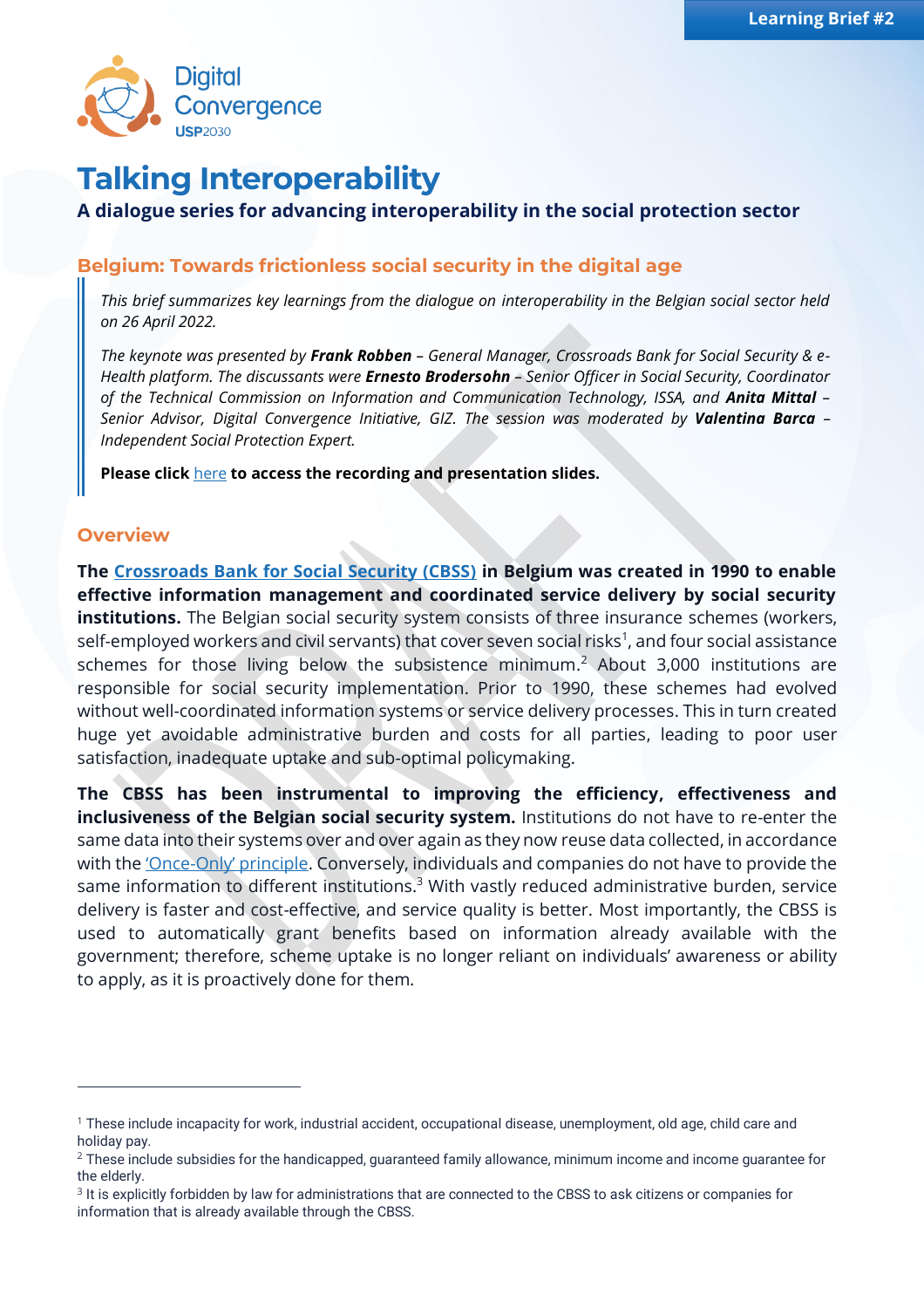#### **CBSS – Facts and Figures**

- The CBSS facilitates information exchange across 3,000 public and private institutions dealing with contribution collection; delivery of contributory social security benefits; and non-contributory social protection & supplementary benefits across federal, regional, local levels.
- In 2021, the reference directory held nearly 25.5 million records. On average, every person is known in 14 sectors.



- 220 electronic services are available for mutual information exchange amongst institutions. In 2021, more than 1.5 billion electronic messages were exchanged amongst actors in the social sector.
- More than 50 electronic services are available for employers, which have replaced 50 social security declaration forms and two-thirds of the number of headings in the remaining 30 (electronic) declaration forms from the pre-CBSS era. In 2021, more than 35 million electronic declarations were made by all 230,000 employers, 98 % of which were made from application to application.
- An estimated €1.7 billion a year is saved for the companies as a result of consolidated information management.

#### **How does the CBSS facilitate data exchange?**

**The CBSS acts as a clearing house<sup>4</sup> for inter-institutional data exchange.** The CBSS is not a centralized database; instead it provides mechanisms for meaningful and seamless exchange of information while existing institutions remain data controllers. Following are the key elements underpinning the information exchange:

- **Unique identification key:** A unique ID key for every citizen (based on the Belgian National Register), every company, and every establishment of a company is available.
- **Common information model:** Information requirements across institutions are standardized and modelled to closely reflect reality and to enable multi-functional use.
- **Reference directories:** The CBSS maintains four reference directories:
	- o *Directory of available services/information* which information is available on different types of entities?
	- o *Directory of authorized users and applications* different levels of authorization and which information can be accessed at different levels of authorization
	- o *Directory of data subjects* which persons/companies have data files from which institution and which period of time
	- o *Subscription table* which users/applications want to receive automatic updates for which information

<sup>4</sup> [Snijkers, K. \(2006\)](https://books.google.com/books?hl=en&lr=&id=g9TvAgAAQBAJ&oi=fnd&pg=PA53&dq=Process+Innovation+in+the+Public+Sector:+Two+Belgian+Crossroads+Bank+Initiatives&ots=C-A77ki8L0&sig=RofZXTJLShgLlOMOzf1yLaPlOWE)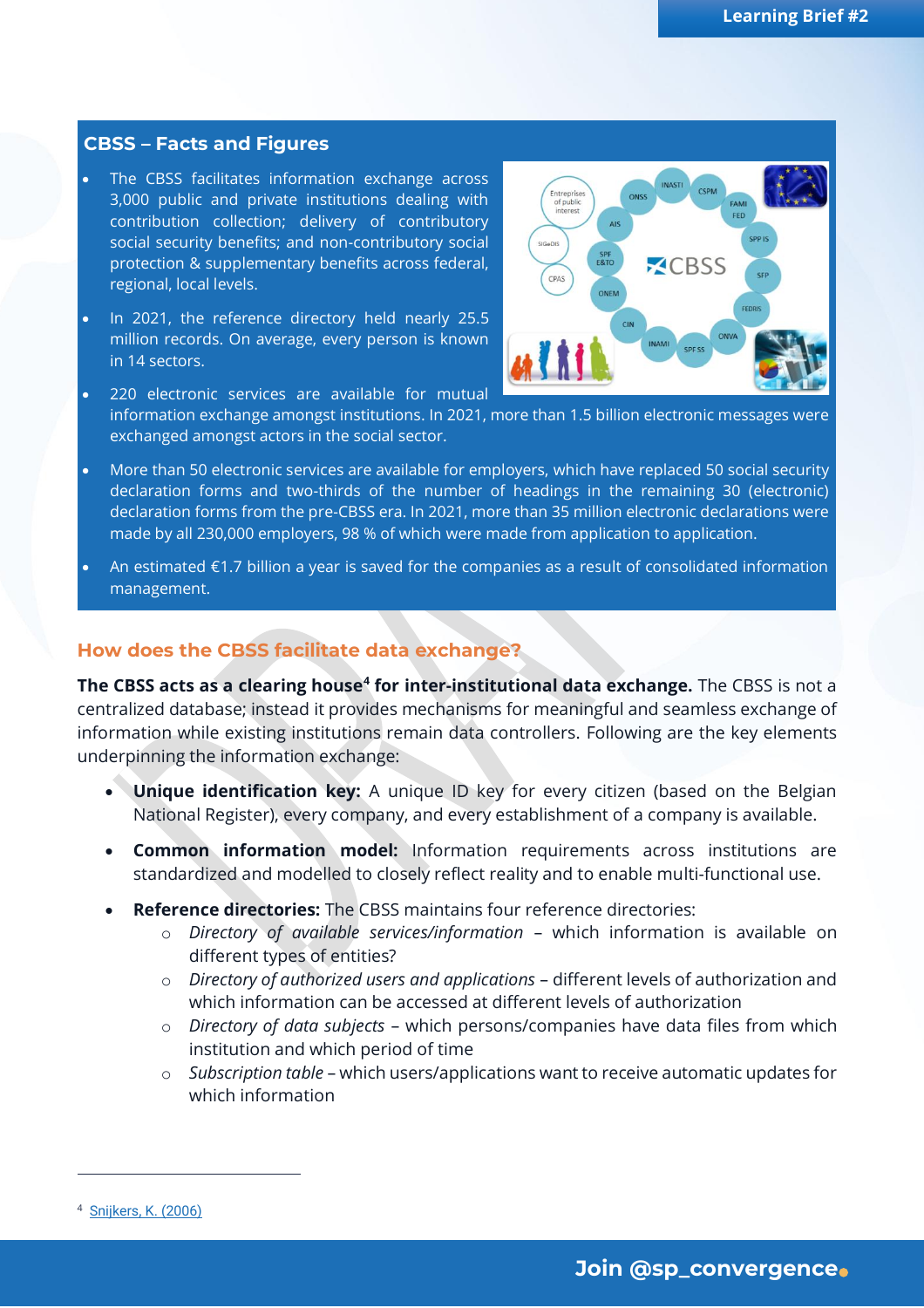• **Task-sharing model for information management:** To implement the "Once-Only" principle, the CBSS has established a task sharing model with institutions within and outside the social security sector that indicates which institution stores, manages and provides which information as the authentic source. Any errors found by authorized users have to be reported to the actors responsible for authentic source data, who are in turn required to examine and remedy errors, and communicate the resolution to users accordingly.



*The above matrix shows exchanges within the social security network. The first column is the authorized source and the remaining columns show authorized users. Se[e here](https://www.ksz-bcss.fgov.be/nl/gegevensbescherming/gegevens-en-dienstencatalogus-sociale-sector) for exchanges outside the social security network (in Dutch).*

• **Layered service-oriented architecture & application programming interfaces (APIs):**  Data exchange is based on APIs following the paradigm of service-oriented architecture, thus reducing costs and complexity.

**The back-office data exchange is complemented by front-office channels to deliver integrated services.** An integrated web portal and mobile applications provide information and enable electronic transactions by citizens, employers and professionals. An integrated multimodal contact centre is in place for grievance redressal and customer relationship management.

**Finally, the CBSS also drives evidence-based policymaking.** A data warehouse serves planning and policymaking needs by providing statistical information regarding the labour market to all branches of social security.

### **Critical success factors and lessons learned**

**Given the multiplicity of actors involved, building a technology-agnostic common vision that takes into account the strategic interest of various actors was crucial.** While the CBSS had policy support at the highest level, a common vision around electronic service delivery, information management and information security has been key to its implementation. Consensus was formed around positive objectives such as efficiency, better client orientation and policy support, rather than fraud detection, which could have alienated important stakeholders such as trade unions.<sup>5</sup>

**Mutual respect for institutional mandates was key to foster cooperation.** The CBSS did not entail large-scale reorganization of roles or mandates, and respected the autonomy of participating institutions. While it did require changes in task allocation, it was driven by consensus-based distribution of tasks rather than centralization of tasks.

<sup>5</sup> [Snijkers, K. \(2006\)](https://books.google.com/books?hl=en&lr=&id=g9TvAgAAQBAJ&oi=fnd&pg=PA53&dq=Process+Innovation+in+the+Public+Sector:+Two+Belgian+Crossroads+Bank+Initiatives&ots=C-A77ki8L0&sig=RofZXTJLShgLlOMOzf1yLaPlOWE)